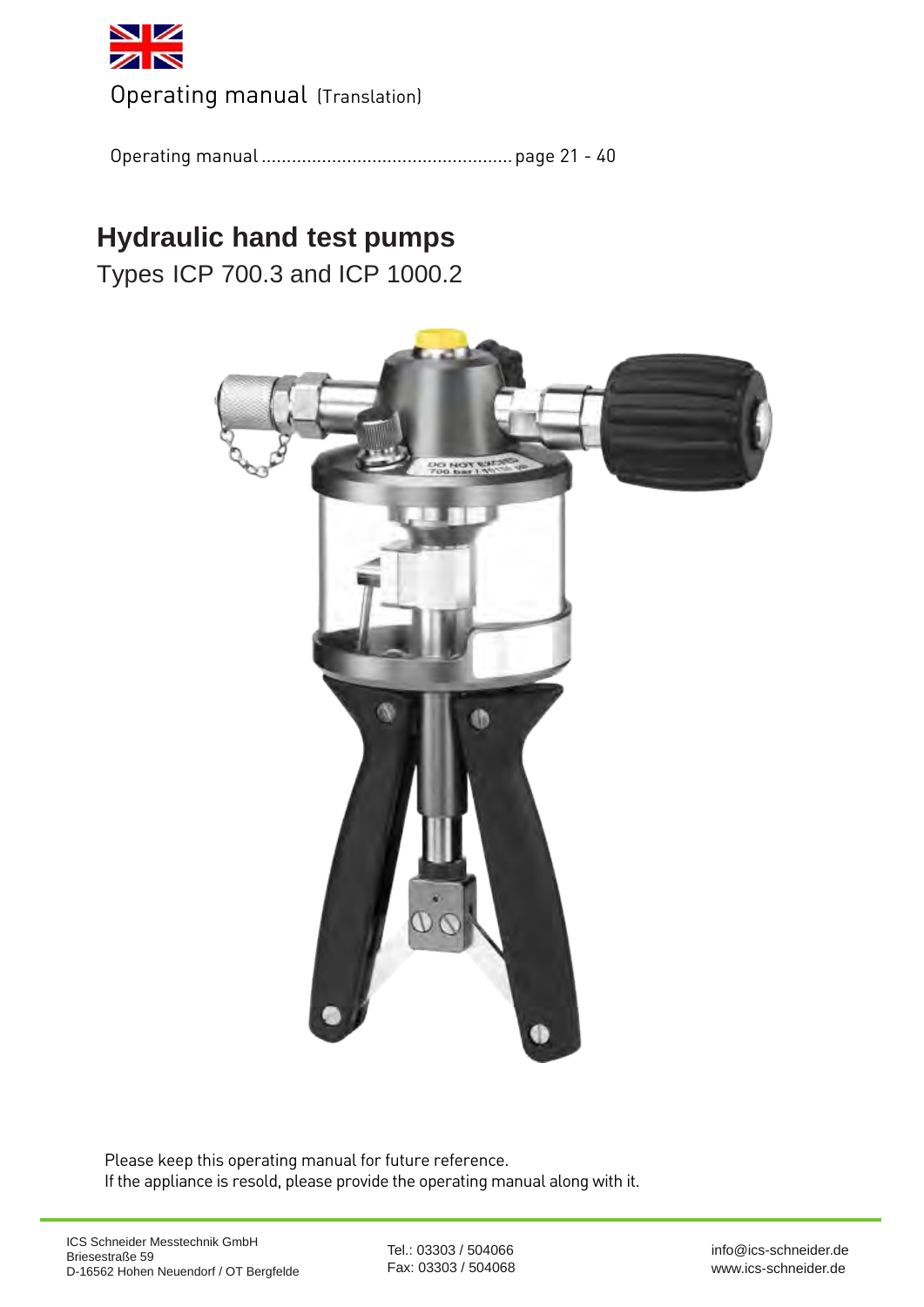### <span id="page-1-0"></span>Contents **Page**

| 0               |  |
|-----------------|--|
| 1               |  |
| 1.1             |  |
| 1.2             |  |
| 1.3             |  |
| $\overline{2}$  |  |
| 3               |  |
| 3.1             |  |
| 4               |  |
| 5               |  |
| 5.1             |  |
| 5.2             |  |
| 5.3             |  |
| 6               |  |
| 6.1             |  |
| 7               |  |
| 8               |  |
| 9               |  |
| 10 <sup>°</sup> |  |

#### **Copyright notice:**

The reproduction, distribution and utilization of this operating manual as well as the communication of its contents to others without express authorization is prohibited. Offenders will be held liable for the payment of damages. All rights reserved in the event of the grant of a patent, utility model or design.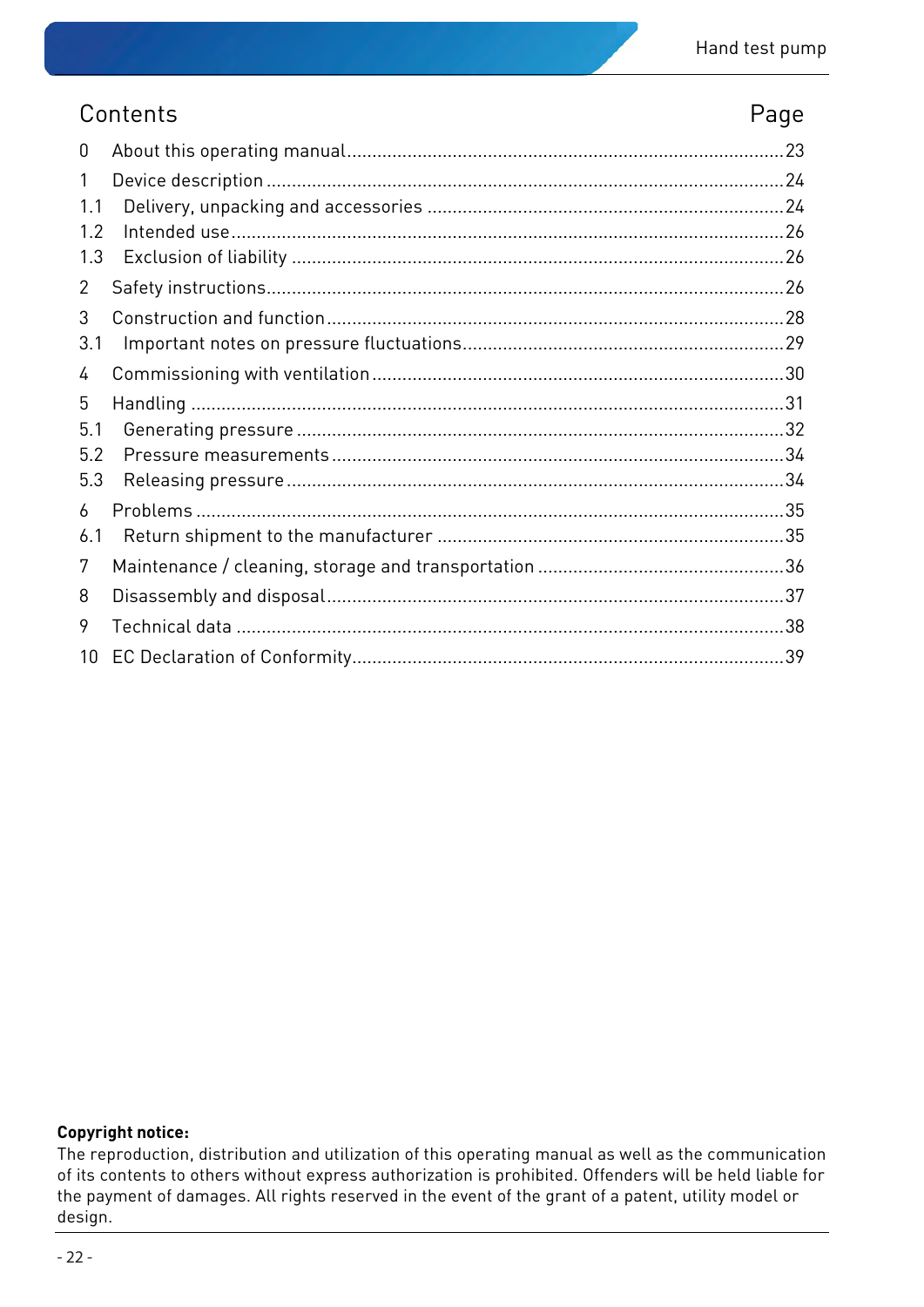### <span id="page-2-0"></span>**0 About this operating manual**

- The operating manual is aimed at specialists and semi-skilled personnel.
- Before each step, read through the relevant advice carefully and keep to the specified order.
- Thoroughly read and understand the information in the section ["Safety instructions"](#page-5-2).

If you have any problems or questions, please contact your supplier or contact us directly at:

> ICS Schneider Messtechnik GmbH Briesestraße 59 [D-16562 Hohen Neuendorf / OT Bergfelde](www.sika.net)

> > Tel.: 03303 / 504066 Fax: 03303 / 504068

[info@ics-schn](mailto:info@sika.net)[eider.de](www.sika.net) www.ics-schneider.de

#### **Hazard signs and other symbols used:**



WARNING! / CAUTION! Risk of injury!

This sign indicates dangers that cause personal injuries that can lead to health defects or cause considerable damage to property.



CAUTION! Crushing hazard!

This sign indicates dangers which could result in the crushing of fingers or hands.



CAUTION! Risk of injury in the case of excessive pressure!

This sign indicates dangers which could arise from excessive pressure in a piece of equipment.



CAUTION! Material damage!

This sign indicates actions which could lead to possible damage to material or environmental damage.



ADHERE TO OPERATING MANUAL!  $\sum_{n=1}^{\infty} \sum_{k=1}^{\infty}$ 

- $\triangle$  Pay attention to and comply with information that is marked with this symbol.
- $\%$  Follow the specified instructions and steps. Adhere to the given order.



This symbol indicates important notices, tips or information.

- $\Box$  Check the specified points or notices.
- $\rightarrow$  Reference to another section, document or source.
- Item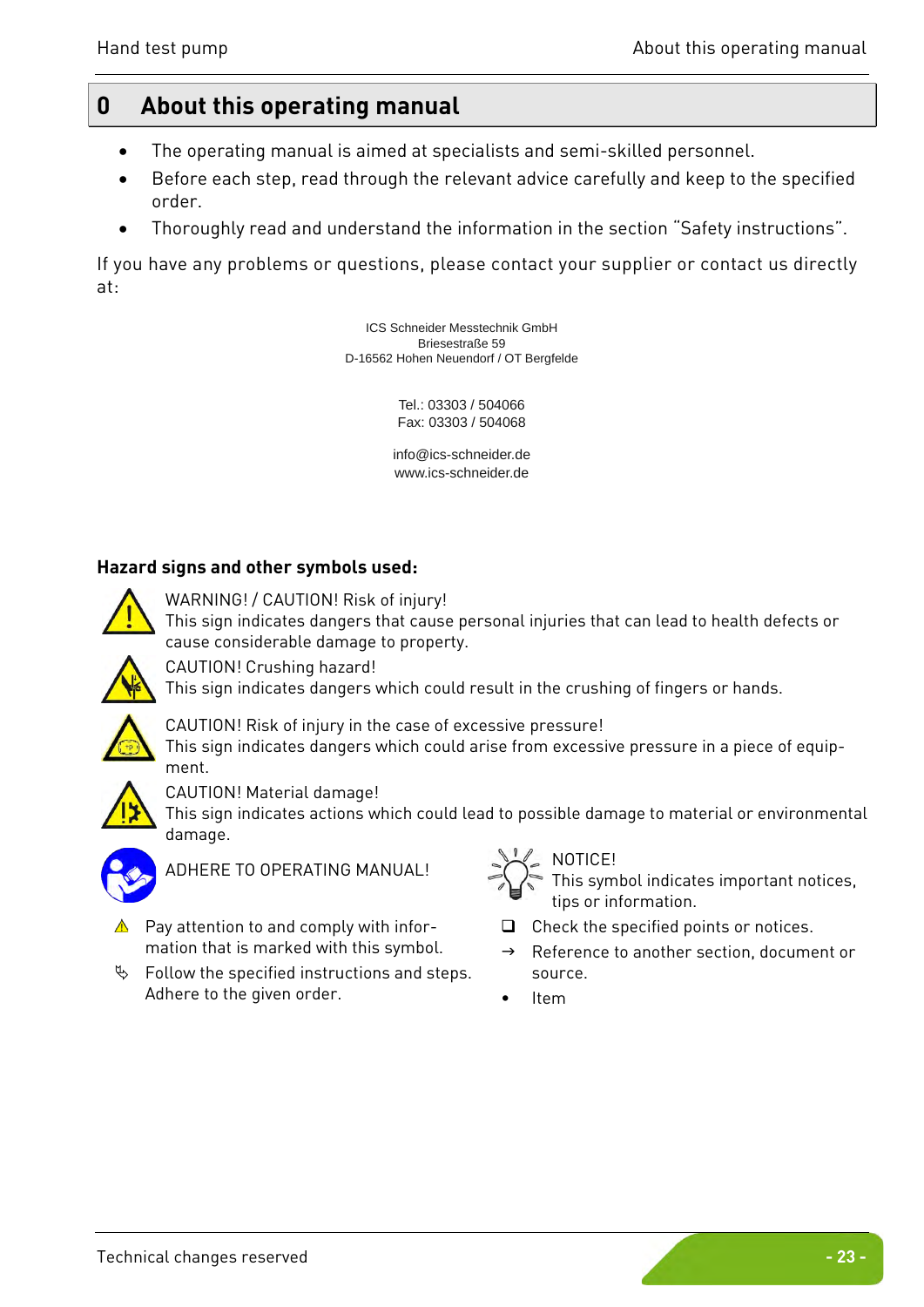### <span id="page-3-0"></span>**1 Device description**

The hand pump creates positive pressure for the inspection, adjustment or calibration of pressure-measuring devices (pressure gauges) of all kinds.

The hand pump can be used for test items directly on location, thanks to its light weight and compact design.

The hand pump and the pressure hose have MINIMESS® connections.

When the hand pump is used, it needs to be connected to a reference gauge and to the test item.

### **Type plate and label:**

You find the type plate on the lower pump body. It includes the essential technical data and instructions.

An additional indication of the maximum allowable hand pump pressure is located on the upper pump body (Example  $\rightarrow$  Fig.).

### <span id="page-3-1"></span>**1.1 Delivery, unpacking and accessories**

All units have been carefully checked for their operational reliability before shipment.

- $\Box$  Immediately after receipt, please check the outer packaging for damages or any signs of improper handling.
- $\Box$  Report any possible damages to the forwarder and your responsible sales representative. In such a case, state a description of the defect, the type and the serial number of the device.

Report any in-transit damage immediately. Damage reported at a later date shall not be recognized.

#### **Unpacking:**

- $\%$  Carefully unpack the unit to prevent any damage.
- $\%$  Check the completeness of the delivery based on the delivery note.

#### **Scope of delivery:**

- $\Box$  1x Hand pump according to the order data.
- $\Box$  1x Pressure hose.
- **1x Operation manual.**
- $\Box$  Packaging (if applicable).
- □ Accessories as ordered (if applicable).





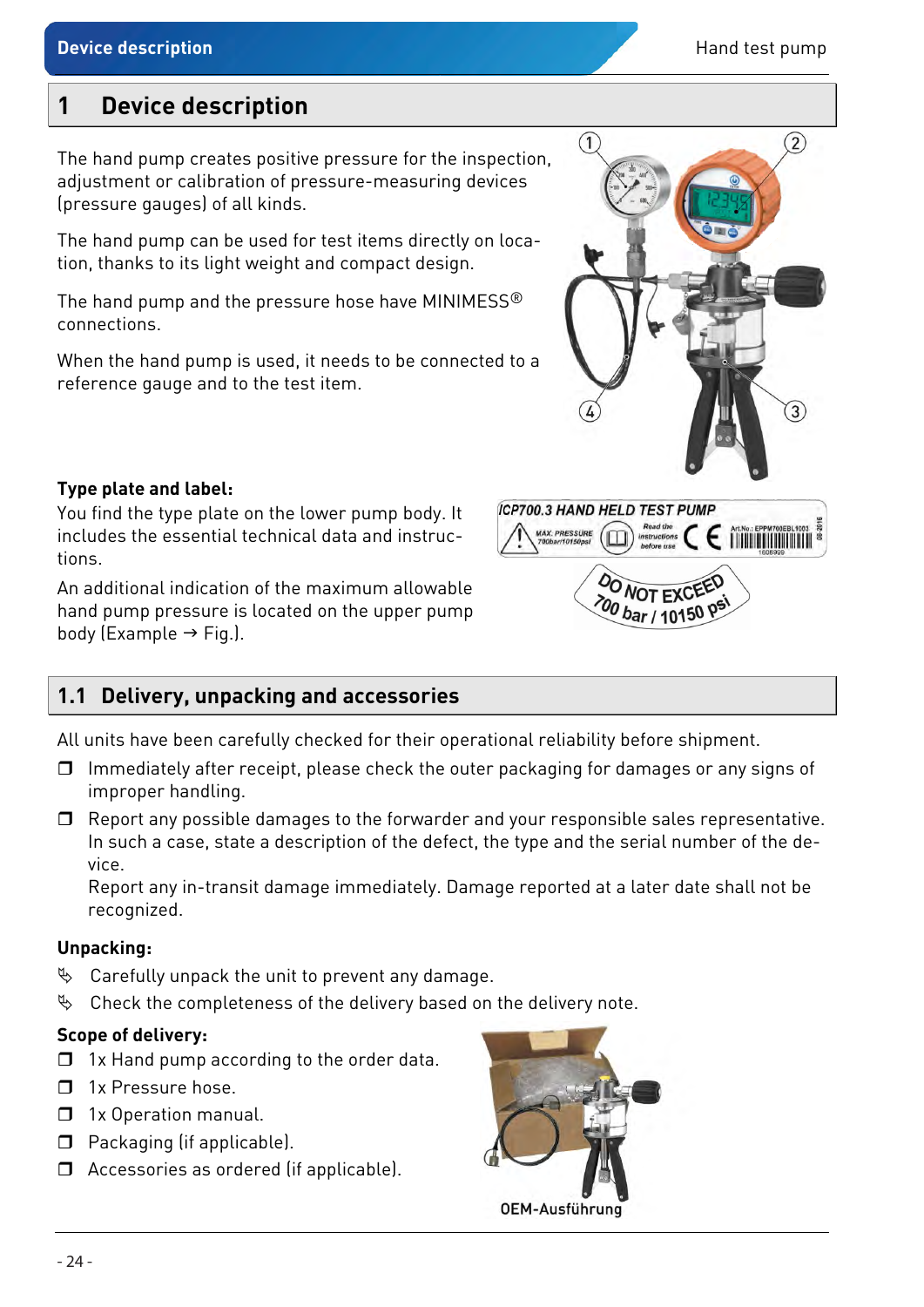

 $\%$  Use the type plate to check if the delivered unit corresponds to your order.

 $\%$  In particular, for devices with electrical components, check to see if the correct power supply voltage is specified.

#### **Accessories (optional):**

Transportation cases, MINIMESS®-adapter, adapter sets, seal sets and reference gauges can be ordered as accessories.

• Transportation case: The transportation case provides optimal protection for the hand pump and other accessories with its tight-fitting rigid foam inlay. A document compartment is located in the lid behind the burl foam inlay.

- MINIMESS® Adapter.
- Filling bottle.
- Adapter set:

The adapter set comprises 12 adapters for all common pressure connections with or without pins.

• Seal set:

The seal set contains flat seals made of plastic and O-rings for all common pressure connections.

• Replacement pressure hose with seals: The pressure hose is available separately as a replacement part with the necessary seals.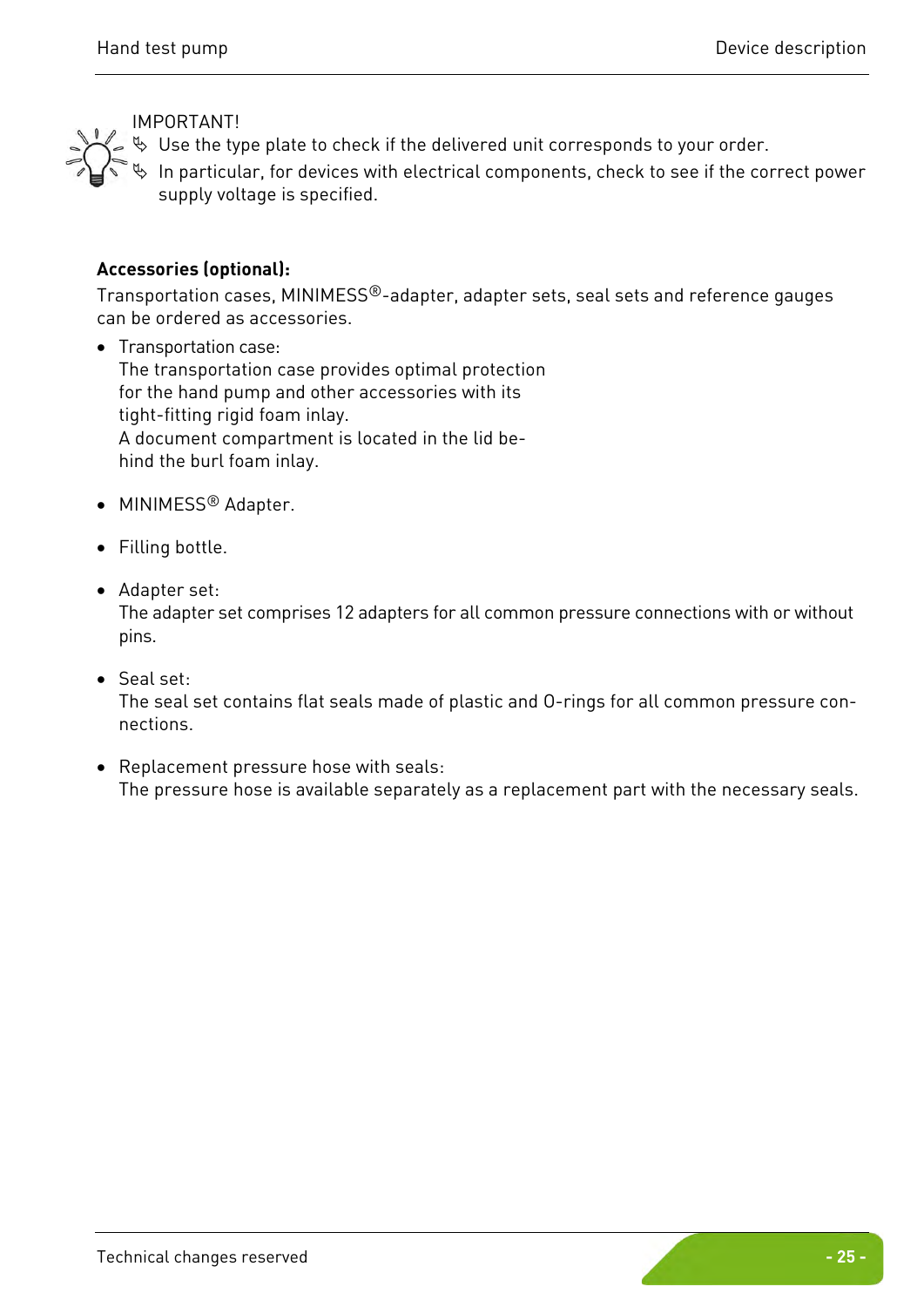#### <span id="page-5-0"></span>**1.2 Intended use**

The hand pump can only be used for generating pressure in low-volume measuring devices. The device is only designed for use with hydraulic oil or demineralised water, other media will result in damage to the hand pump.

The hand pump may not be attached to external pressure sources.

#### **WARNING! No safety component!**

The hand pump is not safety component in accordance with Directive 2006/42/EC (Machine Directive).

 $\%$  Never use the hand pump as a safety component.

The operational safety of the device supplied is only guaranteed by intended use. The specified limits  $(\rightarrow \S 9)$ : ["Technical data"](#page-17-0)) may under no circumstances be exceeded.



#### **CAUTION! No pressure build-up at too high viscosity!**

If the viscosity of the hydraulic oil (variety, temperature) is too high, the function of the hand pump is not guaranteed. A pressure build-up is not possible.

Pay attention to the recommended viscosity of 11 cSt (maximum of 22 cSt at 15…60 °C).

#### **CAUTION! Risk of injury or material damage!**



By connecting the hand pump, the measuring device is hydraulically connected to the hand pump. If the pressure relief valve is opened, a compressed medium can flow through the pressure hose into the hand pump's storage container. At sufficiently large volumes, the reservoir may overflow.

 $\%$  Never connect the hand pump directly to the hydraulic system with large volumes (construction machines, etc.) or an aggressive medium (such as brake liquid).

Before ordering and installation, check that the hand pump is suitable for your applications.

#### <span id="page-5-1"></span>**1.3 Exclusion of liability**

We accept no liability for any damage or malfunctions resulting from incorrect installation, in-appropriate use of the device or failure to follow the instructions in this operating manual.

### <span id="page-5-2"></span>**2 Safety instructions**



Before you install the hand pump, read through this operating manual carefully. If the instructions contained within it are not followed, in particular the safety guidelines, this could result in danger for people, the environment, and the device and the system it is connected

to.

The hand pump corresponds with state-of-the-art technology. This concerns the accuracy, the operating mode and the safe operation of the device.

In order to guarantee that the device operates safely, the operator must act competently and be conscious of safety issues.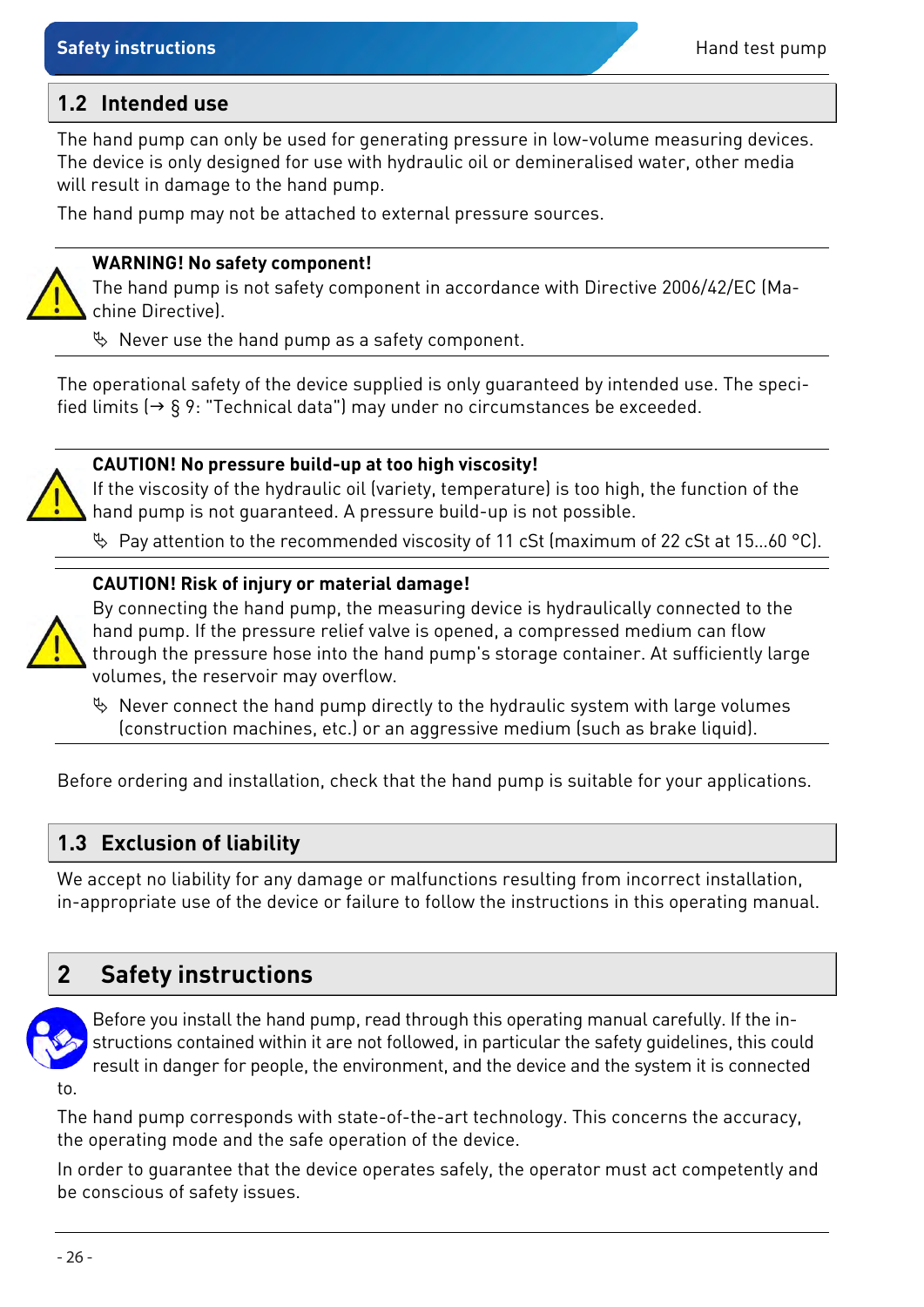ICS provides support for the use of its products either personally or via relevant literature. The customer verifies that our product is fit for purpose based on our technical information. The customer performs customer - and application-specific tests to ensure that the product is suitable for the intended use. With this verification all hazards and risks are transferred to our customers; our warranty is not valid.

#### **Qualified personnel:**

 $\triangle$  The personnel who are charged for the installation and operation of the hand pump must hold a relevant qualification. This can be based on training or relevant tuition. The personnel must be aware of this operating manual and have access to it at all times.

#### **General safety instructions:**

- $\triangle$  In all work, the existing national regulations for accident prevention and safety in the workplace must be complied with. Any internal regulations of the operator must also be complied with, even if these are not mentioned in this manual.
- $\triangle$  Never use the hand pump together with an external pressure source. Do not attach an external pressure generator to the hand pump.
- $\triangle$  Do not use brake liquid or other aggressive media.
- $\triangle$  Hydraulic oils may cause irritation in case of skin contact.
	- $\%$  Take suitable protective measures to avoid skin contact.
	- $\%$  Observe the manufacturer's operating manual or the safety data sheet.
- $\triangle$  Do not remove any attached components (test item, pressure hose, reference gauge) when the hand pump is under pressure:
- $\Delta \Leftrightarrow$  Open the pressure relief valve before removing any of the components.
- $\triangle$  Do not use Teflon tape to seal the pressure connections. Surplus Teflon tape can enter the hand pump and damage it.
- $\triangle \Leftrightarrow$  Only use adapters and seals that are available as accessories.
- $\triangle$  Non-pressurised storage: Only store the hand pump with the pressure relief valve open. This ensures that no pressure can be built up by unintentional pumping movements.
- $\triangle$  Avoid external force of all kinds towards the hand pump and its operating elements.
- $\triangle$  Do not use the hand pump if it is damaged or defective.

#### **Special safety instructions:**

Warnings that are specifically relevant to individual operating procedures or activities can be found at the beginning of the relevant sections of this operating manual.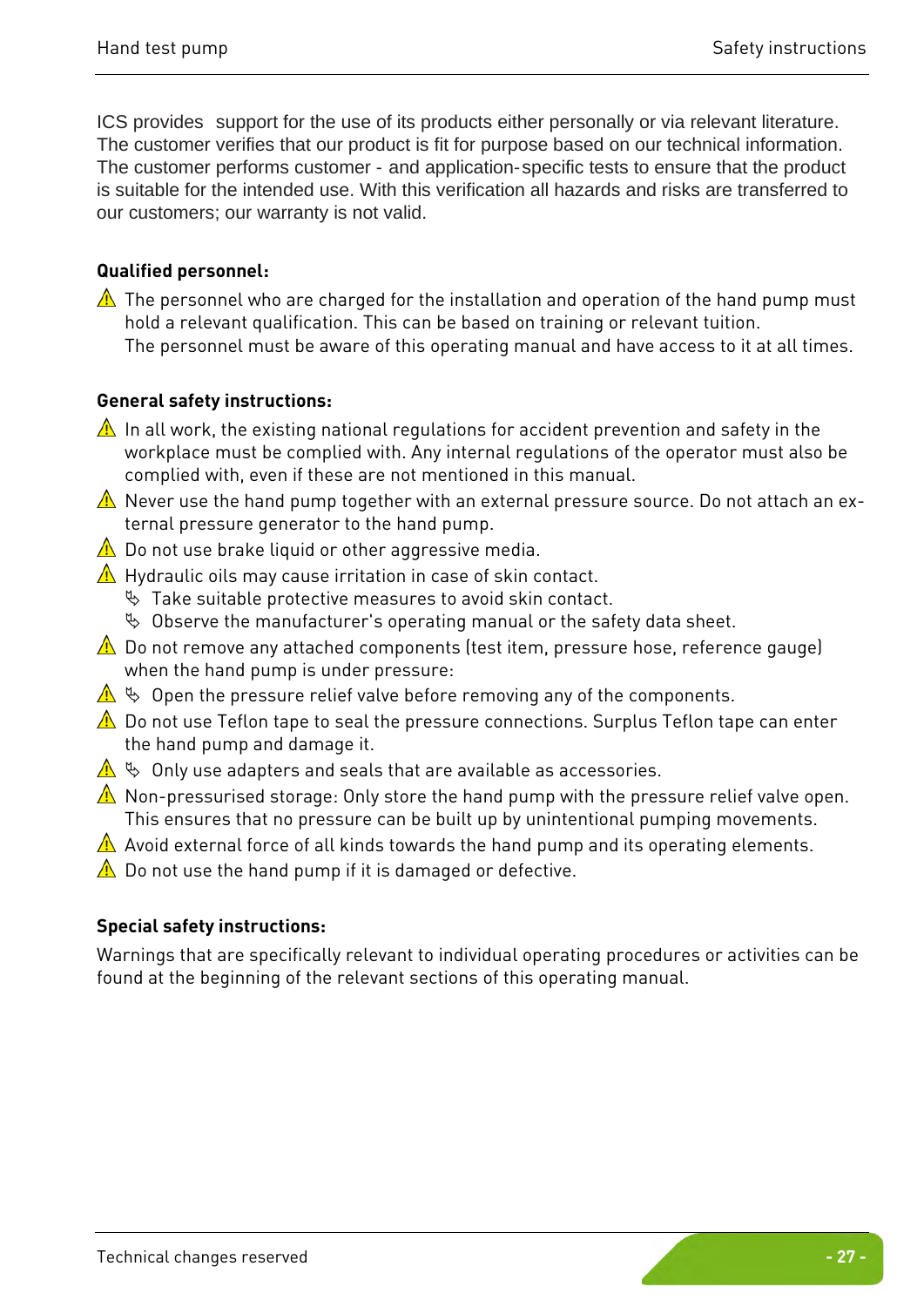### <span id="page-7-0"></span>**3 Construction and function**

#### **Connections:**

- MINIMESS® connection pressure hose.
- Connector reference gauge.

#### **Operating elements:**

- Pressure relief valve (rotary knob).
- Fine adjustment valve (hand wheel).
- Seal reservoir with safety valve.
- Hand grips.

#### **Main components:**

- Upper and lower pump body.
- Reservoir with suction and relief outlets.
- **9** Piston rod with internal spring.
- Pressure hose with MINIMESS® connection.



#### **Function:**

The reference and the test sample or the pressure device to be tested (hereafter "test sample") are connected to the hand pump.

Pumping is carried out by repeatedly pushing the hand grips together. An internal spring returns the hand grips to their start position..

The pumping movements are transferred to the pistons in the pump body via the push rods. The hydraulic liquid is then suctioned from the storage container and pressed through valves to the test item.

In the case of correct ventilation, this quickly leads to an increase in pressure. The construction of the hand pump means that the same pressure is generated for the test item as for the reference test gauge.

The pressure is set to the necessary value using the fine adjustment valve.

The hand wheel has a wide adjustment range from "pump body stop collar " $\Theta$  to "external stop"  $\Theta$ .

For storage and transport, the hand wheel should be placed in position  $\mathfrak b$ .

With the pressure relief valve, the pressure can be relieved into the reservoir.



For the assessment of the test sample, the pressure displayed on the reference manometer is compared with the measurement value.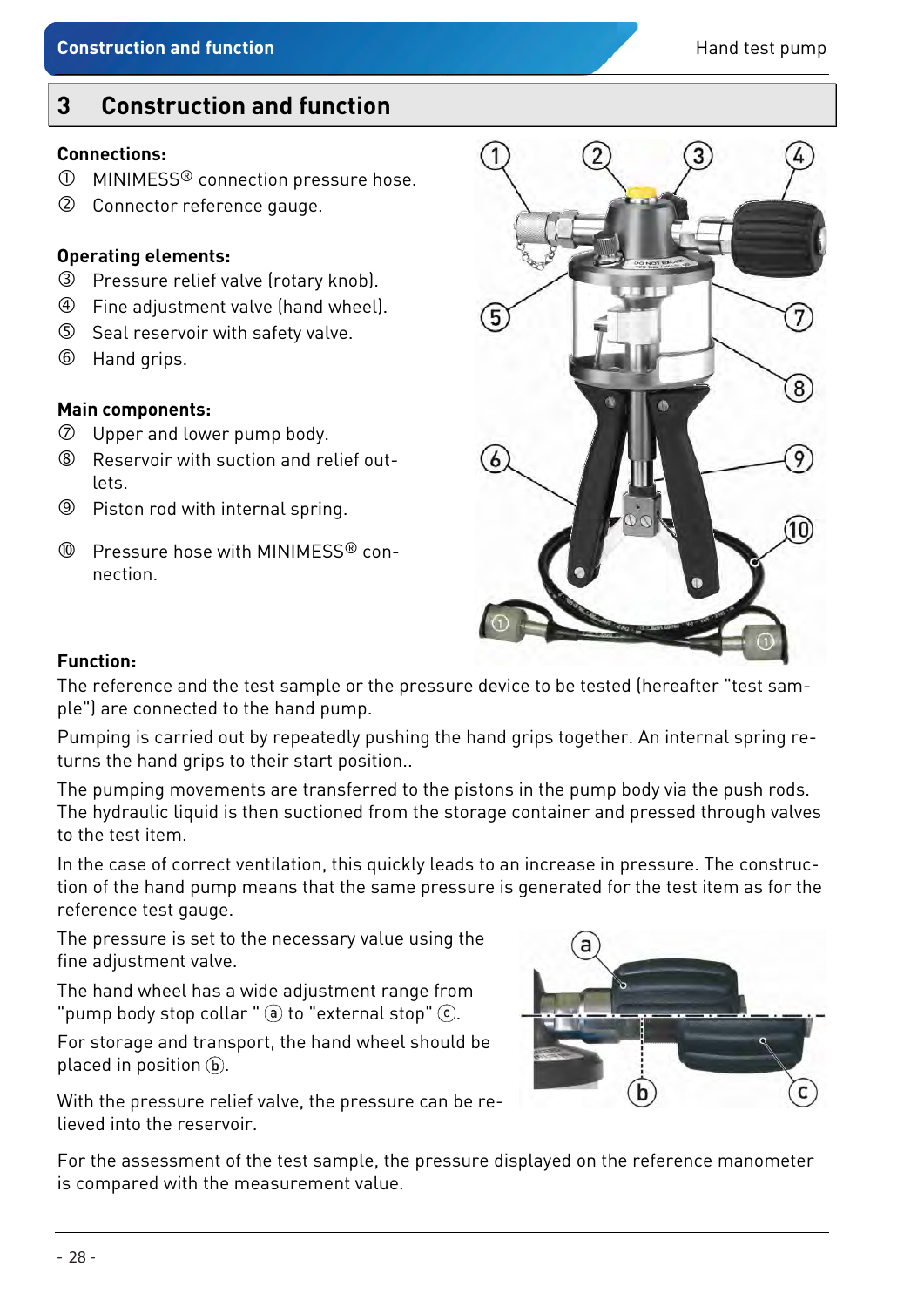#### <span id="page-8-0"></span>**3.1 Important notes on pressure fluctuations**

It is completely normal that the pressure is not constant from the start. In the event of changes to the pressure in the measurement device, it always lasts a few minutes until the pressure stabilises.

This is influenced by a variety of factors. The most important influence factors are:

- Poor ventilation: If there is still air in the measurement device, the pressure build-up lasts significantly longer. Moreover, there is a fall-off in pressure over a limited period due to diffusion processes.
- Mechanical characteristics of the pressure hose: Bending or rolling up the pressure hose causes a reduction in the volume and thus leads to an increase in pressure.

At high pressure, the pressure hose extends. Furthermore, enclosed air can be diffused through the pressure hose. In both cases, a drop in pressure results.

- Temperature influence: Temperature changes lead to a change in volume in the measurement device and therefore to changes in pressure. The smaller the volume is, the greater the change in pressure.
- Settling times of reference and test sample:

Observe the required waiting times after the reference and test sample have been switched on. More information on this can be found in the corresponding operating manual.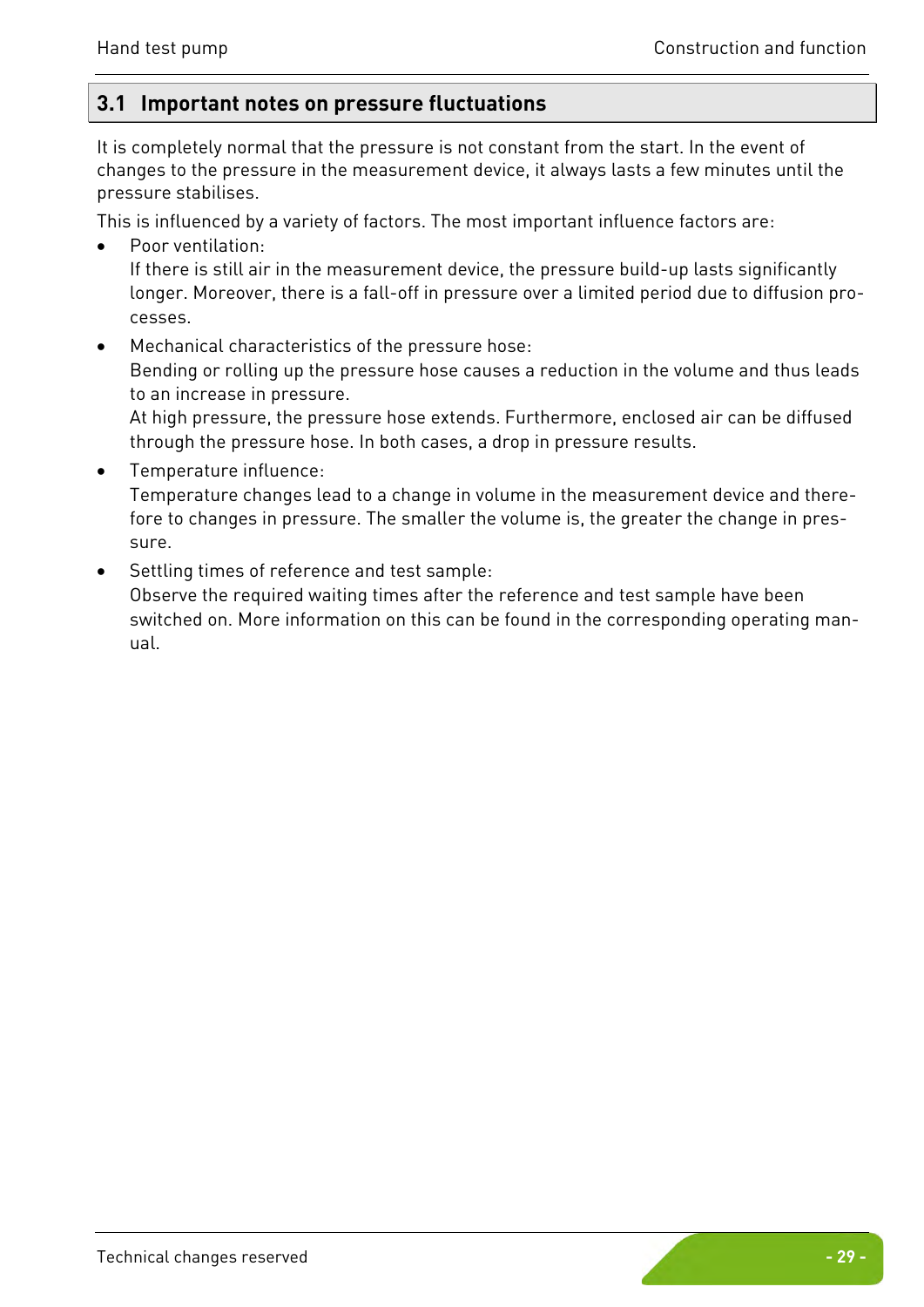#### <span id="page-9-0"></span>**CAUTION! Risk of injury in case of damage. Visual inspection required before use.**

Damage to the device or its attachments can result in component failure and injuries when the equipment is under pressure.

- $\%$  Check the hand pump carefully for damage.
- $\%$  Never use the hand pump if you have found any damage. Return the device immediately to the manufacturer for repair.

In order for the hand pump to be operated, it is vital that its connections with the reference gauge and the test item are pressure-resistant.

Furthermore, for the best measurement procedure possible, sufficient and correct ventilation of the measurement device is required. Only then can you reduce the pressure fluctuations ( $\rightarrow$  § [3.1\)](#page-8-0) to a minimum.



#### **CAUTION! Material damage!**

The test sample, the adapter and the seal must be free from impurities. If impurities enter the hand pump through the pressure hose, this may be damaged.

Maximum torque of the pressure connections! Reference: 25 Nm Test item: 25 Nm

Carry out the following steps[\\*](#page-9-1) for the commissioning and ventilation of the hand pump. For this, note also the warnings in section § [5.1 "Generating pressure"](#page-11-0).

- $\%$  1. Fill the storage container to approximately two-thirds capacity with the required hydraulic liquid.
- $\&$  2. Open the pressure relief valve by turning counter-clockwise.
- $\%$  3. Turn the reference manometer with matching seal in the hand pump's connection (G ¼). IMPORTANT! Do not tighten the reference yet!
- $\%$  4. Carefully pump until the hydraulic liquid escapes at the connection and the piston system has been ventilated.
- $\frac{1}{2}$  5. Only then should you tighten the reference.
- $\%$  6. Pump 5...10 times to ventilate the ventilation channels.
- $\%$  7. Turn the pressure relief valve counter-clockwise until it is firmly closed.

 $\overline{a}$ 

<span id="page-9-1"></span><sup>\*</sup> The steps 1 up to 5 are only required for the first commissioning or during removal of the reference.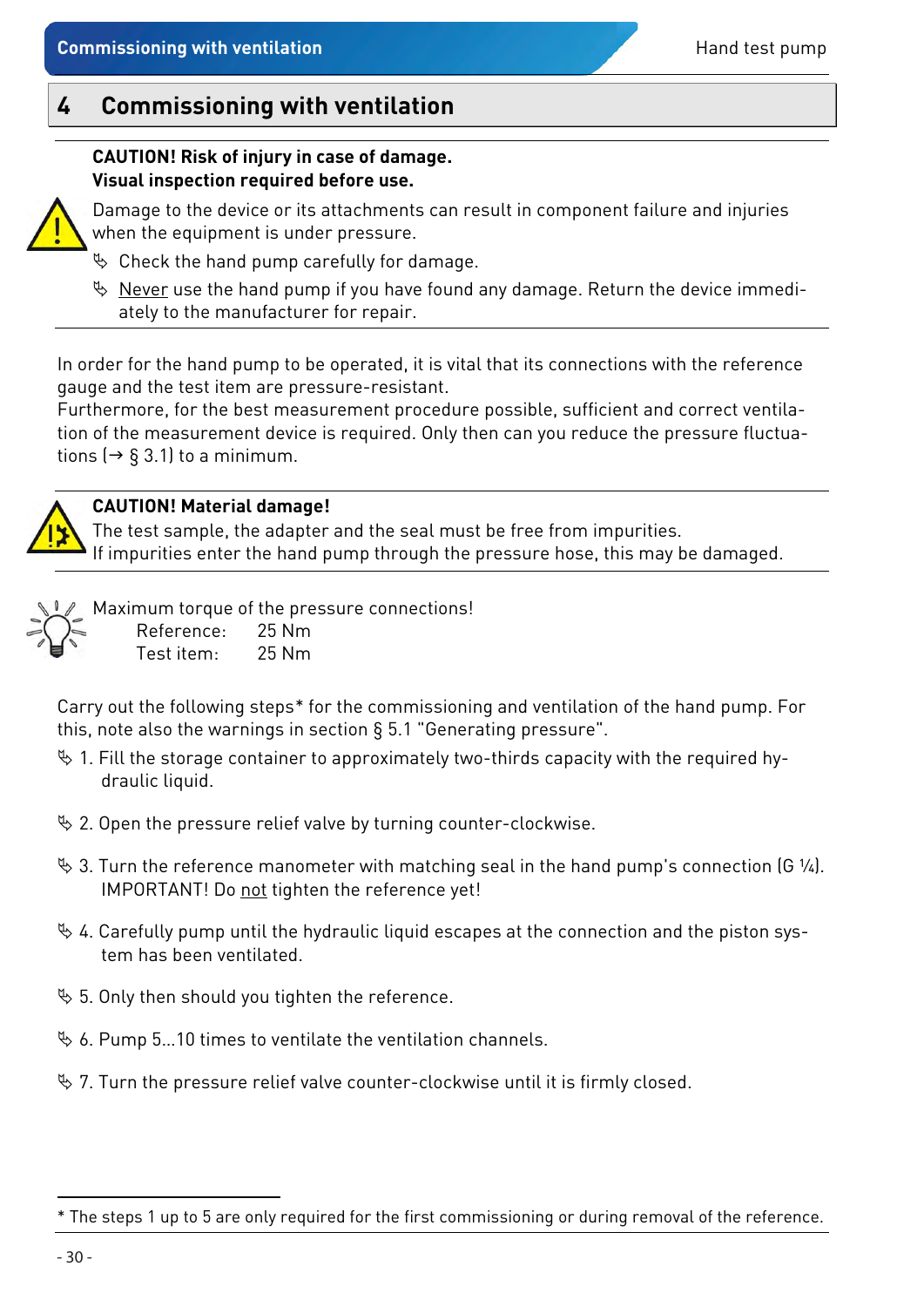- $\%$  8. Connect the pressure hose to the hand pump's MINIMESS<sup>®</sup> connection, and tighten the connection.
- $\%$  9. Tightly screw the MINIMESS<sup>®</sup> adapter on the pressure hose.
- $\%$  10. Select the suitable adapters and seals for the test item's connection.
- $\%$  11. Screw the adapter for the test sample onto the MINIMESS® adapter.
- $\%$  12. Turn the test sample with seal in the adapter. IMPORTANT! Do not yet tighten the test item!
- $\%$  13. Now pump until the hydraulic liquid escapes at the test sample's connection. The pressure hose and the test sample connection are now ventilated.

#### **IMPORTANT! Demineralised water!**

During the quality inspection of the hand pump, a functional test is carried out with demineralised water. The reservoir may therefore contain residues of this liquid.

 Check the compatibility with your application and remove the residue using appropriate measures (e.g. rinsing out with the hydraulic liquid).

### <span id="page-10-0"></span>**5 Handling**

Adhere to the following safety instructions when operating the hand pump:



#### **CAUTION! Crushing hazard!**

During the pumping procedure ensure that fingers or other body parts are kept away from the area between the hand grips and the piston rod.



#### **CAUTION! Material damage to valve stop!**

If put under too much strain the stop and the hand pump will be damaged.

 $\%$  Only continue to tighten the valves (the fine adjustment and pressure relief valves) by hand, once the stop has been reached.

#### **Before creating pressure consider:**

Before you create pressure with the hand pump you should check for the following requirements:

- $\Box$  The reference gauge is connected to the hand pump.
- $\Box$  The test item is joined to the pressure hose with the correct adapters and seals.
- $\Box$  All pressure connections are correctly in place, so that they resist pressure.
- $\Box$  The hand pump, the pressure hose and the test sample have been properly ventilated  $\left( \rightarrow \S 4 \right)$ .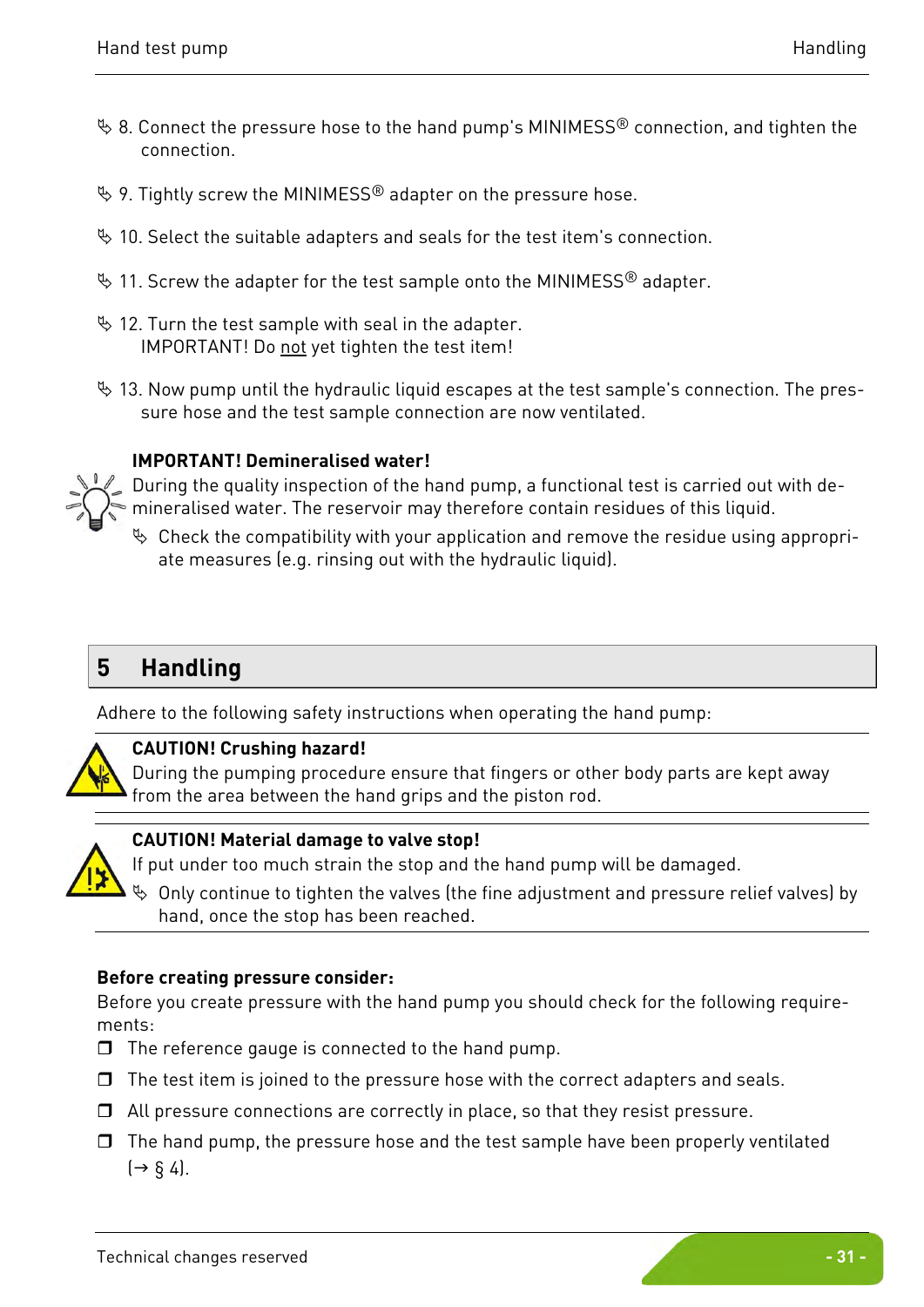#### <span id="page-11-0"></span>**5.1 Generating pressure**

After the commissioning with ventilation, pressure can be created with the hand pump. With increasing back-pressure in the system, the pumping process becomes more and more difficult.

#### **WARNING! There is a risk of injury if the maximum pressure is exceeded!**



Note the maximum permitted pressures of the individual components in the measurement device. If the limit values are exceeded, it may lead to material damage and injuries.

Do not continue to pump under any circumstances if the maximum permitted pressure has been reached or an exceeded measuring range is displayed.

#### **CAUTION! Material damage to test item!**

Adhere to the maximum pressure of the test item! Only create an admission pressure with the hand grips that is lesser than the necessary testing pressure. Following this carefully increase the pressure using the fine adjustment valve.

#### **Notes on operation**

Please observe the following notes concerning the operation of the hand pump:

- Ensure that no air is suctioned during the pumping process.
	- $\triangleright$  To ensure that this does not occur, hold the hand pump at a slight angle so that the suction nozzles are always surrounded by hydraulic liquid.
- Ensure that there is sufficient hydraulic liquid in the reservoir.
	- $\triangleright$  If necessary, refill the hydraulic liquid. This must also be ensured during depressurisation  $\rightarrow$  § [5.3\)](#page-13-1).
- For small hydraulic volumes and well-ventilated systems, a higher pressure is already built up with a few movements of the pump.
	- $\triangleright$  Ensure that the maximum permitted pressure is not exceeded.
- From approximately 400...500 bar, a lot of strength is required for pumping from the initial position of the handles.
	- $\triangleright$  Increase the pressure using the fine adjustment valve and note the following tip.



TIP! At high pressures, open the handle only lightly.

The handles can be compressed more easily the further the handles are closed. In this way, you can create high pressures more easily and meter the pressure better.

 $\%$  The higher the pressure is, the less you should open the handles. In the event of high pressures, avoid the initial position of the handles.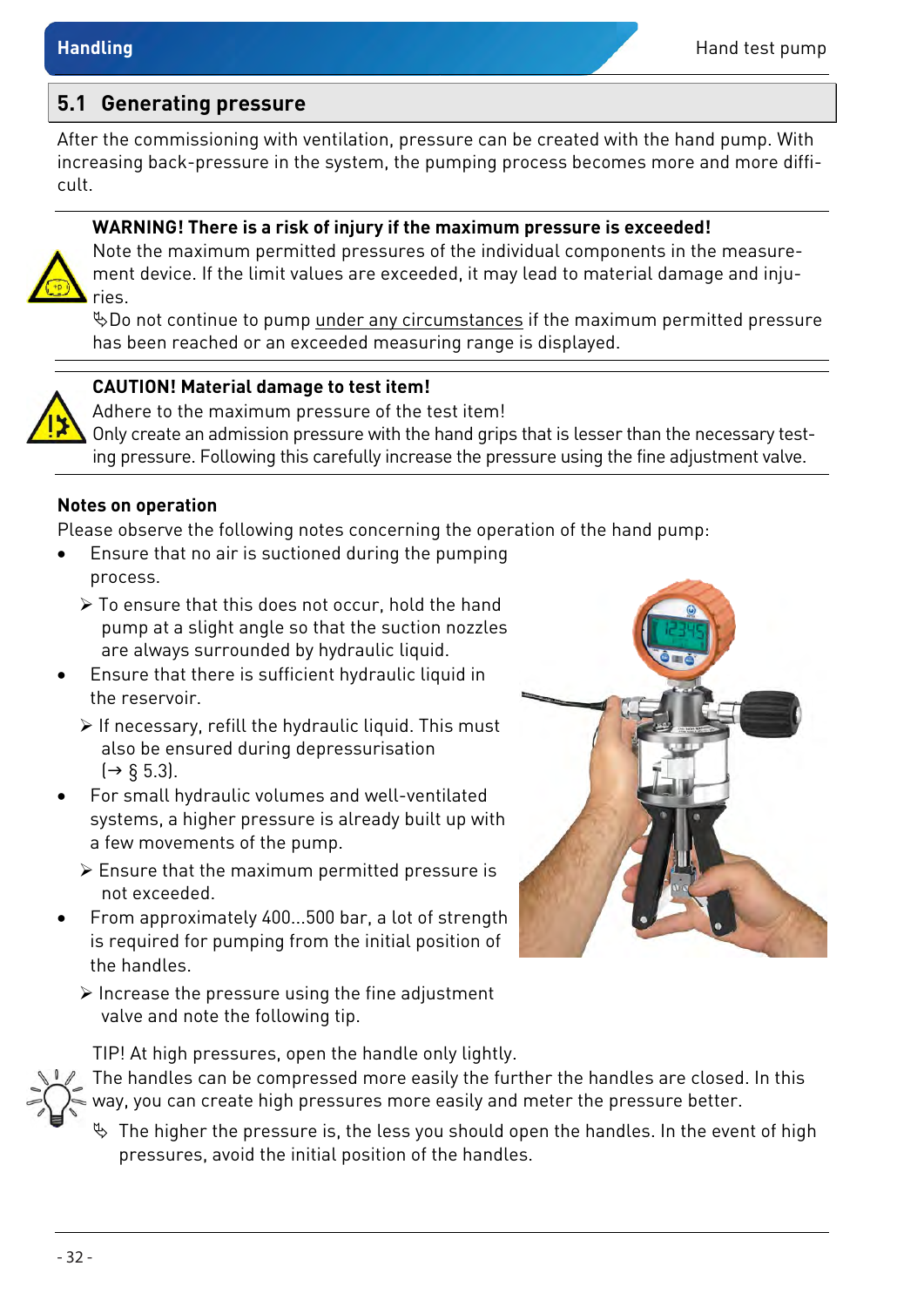#### **Hand pump operation**

- $\%$  ① Switch on reference gauge and test item (if necessary).
- $\%$  @ Close pressure relief valve:
	- Turn the knob of the valve in a clockwise direction until the stop is reached.
- $\%$  3 Create pressure:
	- Push the hand grips together:
	- The pressure is built up.

• Repeat the pumping movements until the necessary testing pressure has roughly been reached.

 $\%$  4 Adjust the testing pressure. The necessary testing pressure is precisely adjusted with the fine adjustment valve:

• Turn the hand wheel in a clockwise direction to increase the pressure.

• Turn the hand wheel of the valve in an anticlockwise direction to reduce the pressure.

• Set the necessary testing pressure by turning the wheel as needed.

 $\%$   $\circ$  Releasing pressure:

Turn the pressure relief valve knob 1-2 rotations in an anti-clockwise direction and wait until there is no longer any positive pressure.



Alternatively, you can increase and decrease the pressure with the fine adjustment valve.

Increase pressure:

 $\%$  Turn the hand wheel in a clockwise direction in the direction of the 'pump body stop collar'  $\Theta$ .

Decrease pressure:

 $\%$  Turn the hand wheel counterclockwise toward "external stop"  $\circlearrowleft$ .

Depending on the pressure of the test item and the setti be achieved quite easily.



#### FINE ADJUSTMENT VALVE

When it is not under pressure the fine adjustment valve moves very freely. The wide hand wheel of the fine adjustment valve can be moved into the needed position very easily using with the palm of the hand.

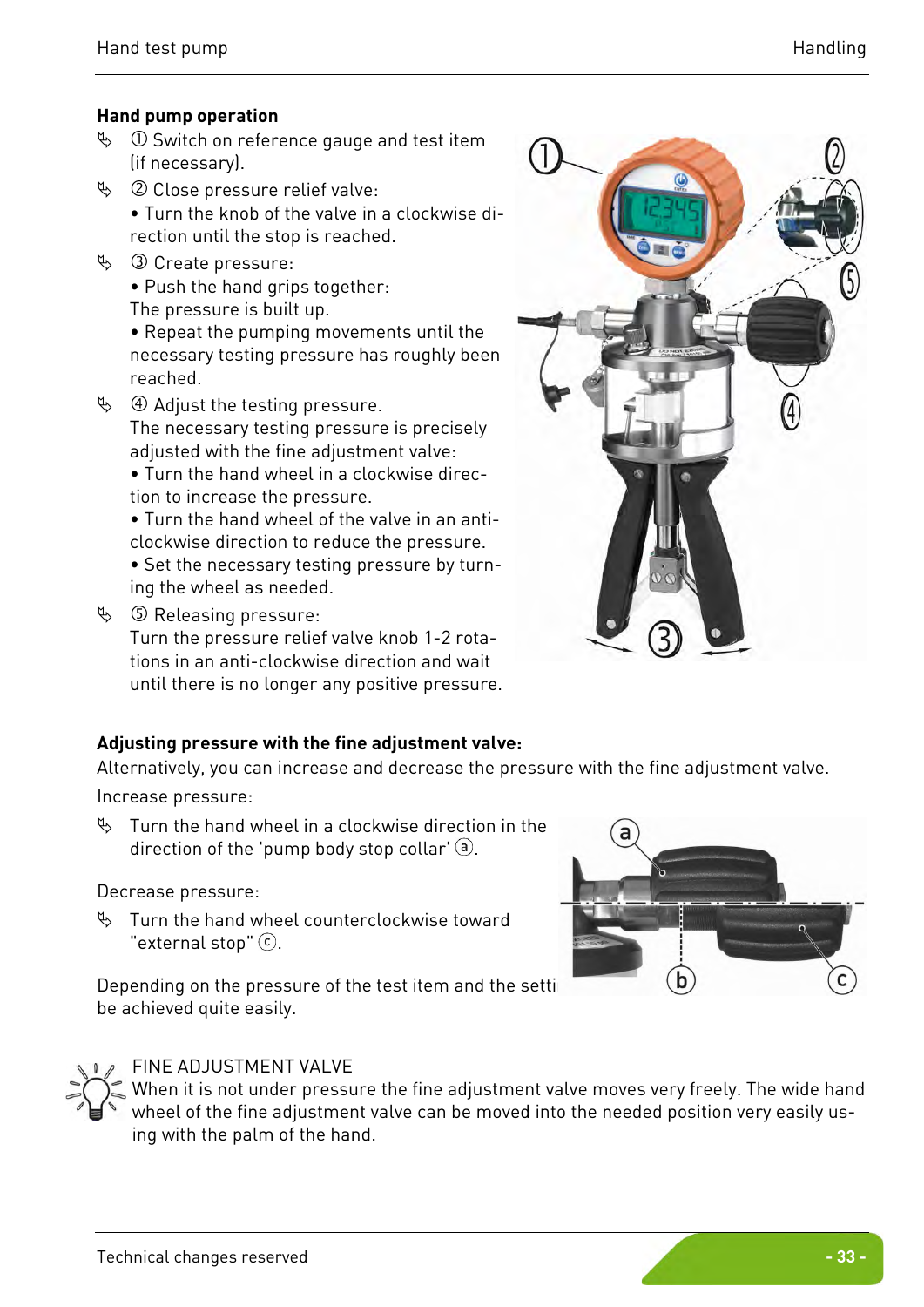#### <span id="page-13-0"></span>**5.2 Pressure measurements**

For adjustments, calibrations or an inspection of accuracy, it is vital that the test item and the reference have the same pressure.

The pressure needed for the test points is built up and adjusted with the hand pump ( $\rightarrow$  § [5.1\)](#page-11-0).



Wait for pressure stabilisation!

After changes in the pressure, it takes a few minutes for the pressure in the measure-

ment device to stabilise  $(\rightarrow \S 3.1)$  $(\rightarrow \S 3.1)$ .

 $\%$  Wait approximately 3...5 min before you begin taking measurements.

The necessary procedures for measuring pressure are configured by the operator.

Carrying out the pressure measurements:

- Carry out the necessary tests and measurements.
- Document your results.

### <span id="page-13-1"></span>**5.3 Releasing pressure**

Once the pressure measurements have been completed, the positive pressure in the hand pump, the test item and in the pressure hose need to be brought into balance.

#### **CAUTION! Risk of injury through excessive pressure!**



Do not remove any connected components (test item, pressure hose, reference gauge) if the hand pump is under pressure.

 $\%$  Open the pressure relief valve before removing any of the components.

 $\%$  Hold the hand pump so that no liquid is present at the cap of the reservoir.

Otherwise liquid may be forced out through the safety valve in the cap.

- $\%$  Releasing pressure: Turn the pressure relief valve knob  $\circ$  2-3 rotations in an anti-clockwise direction and wait until there is no longer any positive pressure.
- $\%$  Remove the test item with adapters and seals from the pressure hose.
- $\%$  Put the hand pump away along with any accessories which have been used.

 $\rightarrow$  § [7:](#page-15-0) 'Maintenance [/ cleaning, storage and transportation'](#page-15-0))



IMPORTANT! Do not release the pressure without supervision! When relieving the pressure, hydraulic liquid flows from the measurement device into the reservoir. Pressure equalisation in the reservoir occurs through the safety valve in the seal.

In the event of large-volume measurement devices or if hydraulic liquid has been refilled during pressure generation, liquid can leak through the safety valve.

 $\mathfrak{B}$  Carefully drain the pressure and note the fill level in the reservoir.



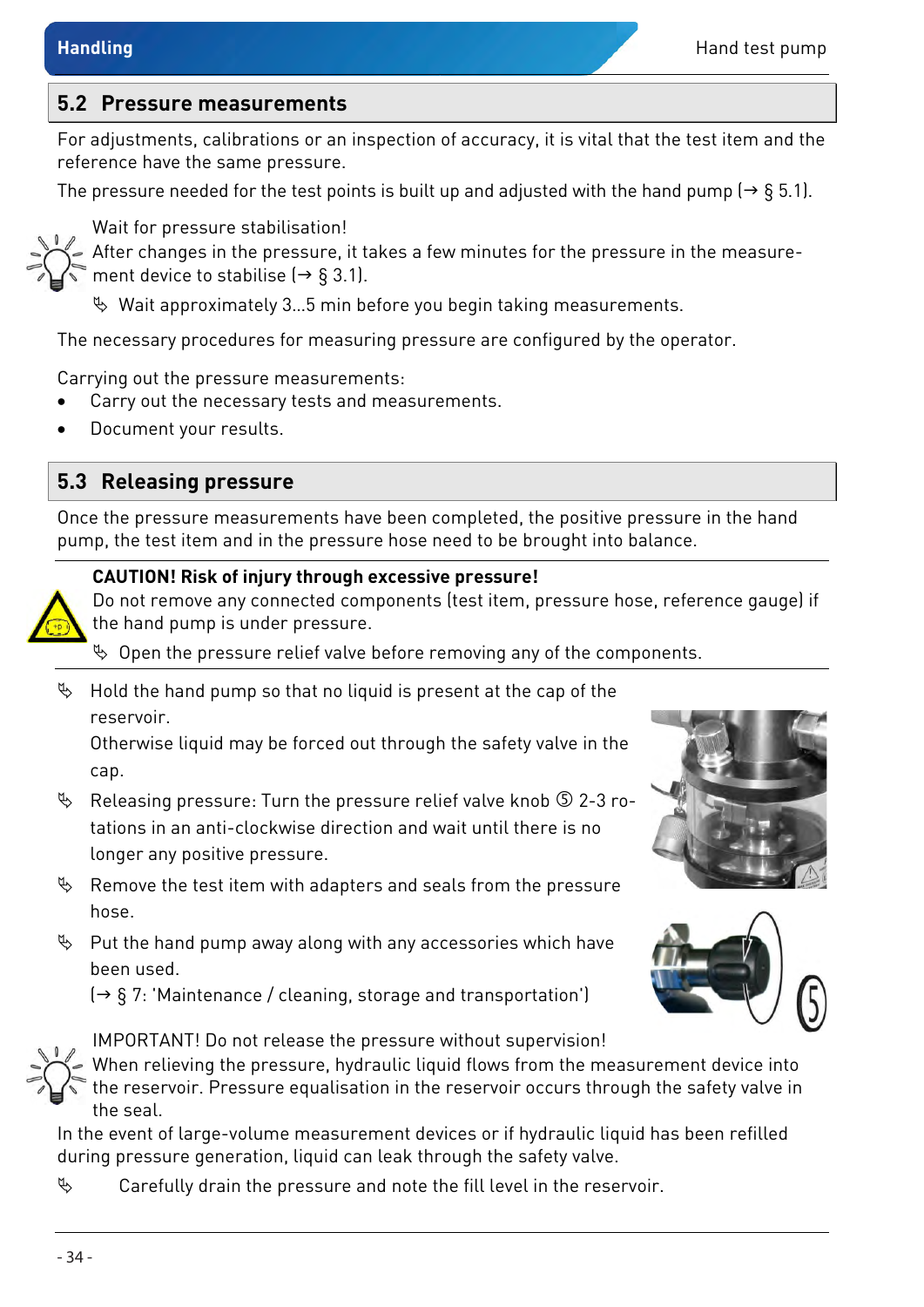### <span id="page-14-0"></span>**6 Problems**

#### **CAUTION! Material damage!**



The hand pump cannot be repaired by the operator! In the case of a defect, the appliance must be sent back to the manufacturer for repair.

 $\%$  Never open up the hand pump and / or carry out any repairs yourself.

The following table details what problems you can solve yourself and how to solve them.

| <b>Problem</b>                                   | <b>Possible cause</b>                            | <b>Remedy</b>                                                                                                                                                                |
|--------------------------------------------------|--------------------------------------------------|------------------------------------------------------------------------------------------------------------------------------------------------------------------------------|
| Pressure cannot be built up.                     | Defective / incorrect seal.                      | Check seal (size / material / wear).                                                                                                                                         |
|                                                  | Seal incorrectly positioned.                     | Check positioning of seal.                                                                                                                                                   |
|                                                  | Pressure relief valve open.                      | Close pressure relief valve.                                                                                                                                                 |
| No further increase of pres-<br>sure is possible | Air was sucked in during pressure<br>generation. | Open pressure relief valve so that<br>the air can be rinsed out of the<br>piston system.<br>Ensure the correct position of the<br>hand pump during pressure gen-<br>eration. |
| Pressure fades (unstable).                       | Leakage in the test item.                        | Check connections.                                                                                                                                                           |
|                                                  |                                                  | Check positioning of seals.                                                                                                                                                  |
| Pumping stroke stiff.                            | High counter pressure in the test<br>item.       | Increase the pressure with the<br>hand wheel of the fine adjustment<br>valve.                                                                                                |

If you are unable to remedy any particular problems, then immediately disconnect the hand pump.

Contact your supplier or directly to ICS. Please send the device for repair with a brief description of the problem, the environmental conditions and the length of time the device was operational before the problem occurred.

### <span id="page-14-1"></span>**6.1 Return shipment to the manufacturer**

Due to legal requirements placed on environmental protection and occupational safety and health and to maintain the health and safety of our employees, all units returned to ICS for repair must be free of toxins and hazardous substances. That also applies to cavities in the devices. If necessary, the customer must neutralise or purge the unit before return to ICS.

Costs incurred due to inadequate cleaning of the device and possible costs for disposal and/or personal injuries will be billed to the operating company.

#### **WARNING! Risk of injury due to insufficient cleaning!**



The operating company is responsible for all damages and harm of any kind, in particular physical injuries (e.g. caustic burns or toxic contaminations), decontamination measures, disposal etc. that can be attributed to insufficient cleaning of the measuring instrument.

 $\%$  Comply with the instructions below before returning the unit.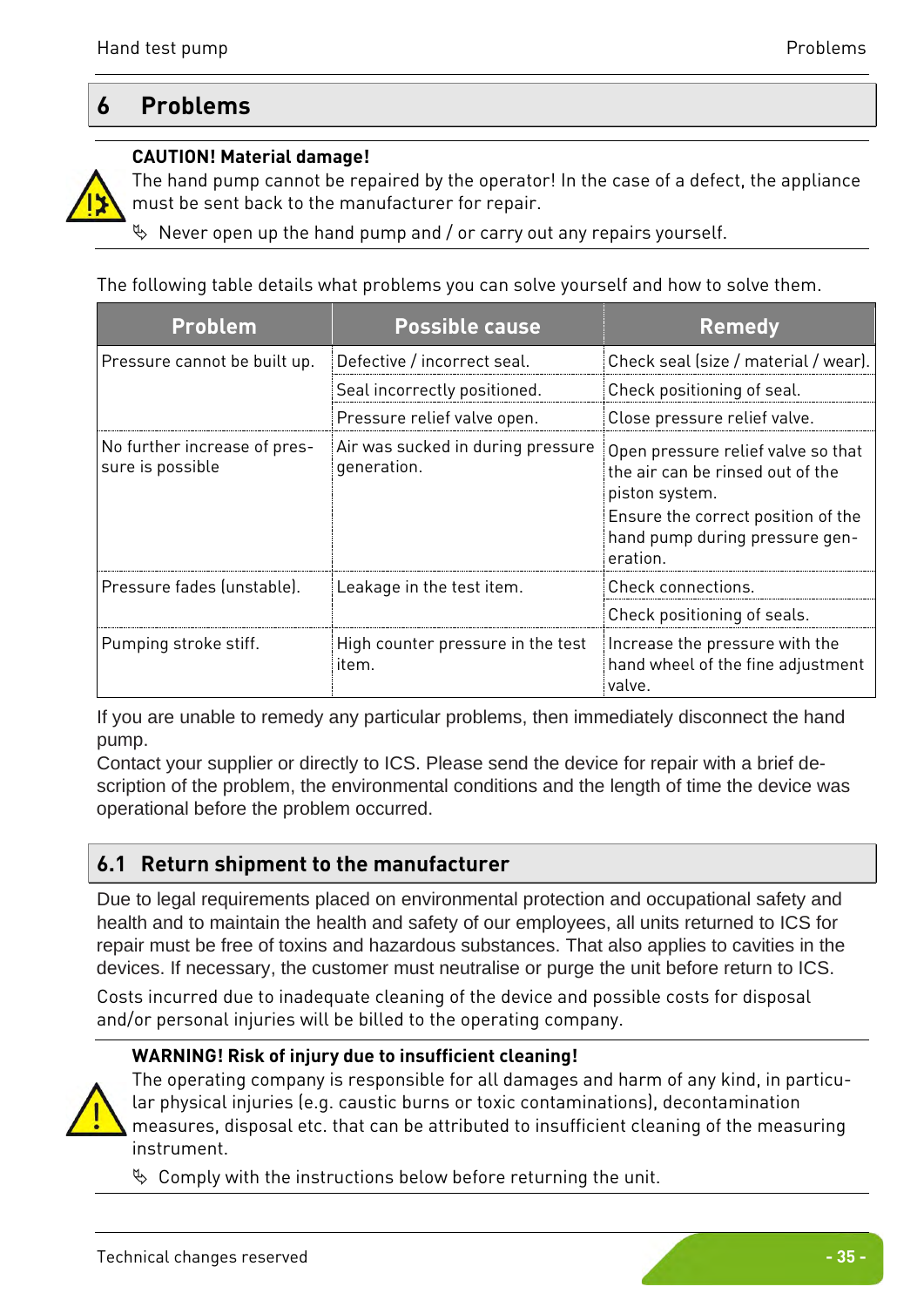The following measures must be taken before you send the unit to ICS for repair:

- $\%$  Clean the device thoroughly. This is of extreme importance if the medium is hazardous to health, i.e. caustic, toxic, carcinogenic or radioactive etc.
- $\mathfrak{B}$  Remove all residues of the media and pay special attention to sealing grooves and slits.
- $\%$  Attach a note describing the malfunction, state the application field and the chemical/physical properties of the media.
- $\%$  Please follow the instructions on the procedure for sending returns which are on our website [\( www.ics-schneider.com](http://www.sika.net/en/services/return-of-products-rma.html) ) and please specify a point of contact in case our service department has any questions.

The customer must confirm that the measures were taken by filling out the declaration of decontamination. It can be found on our website as a download:

### <span id="page-15-0"></span>**7 Maintenance / cleaning, storage and transportation**

#### **Maintenance:**

No maintenance is required for the hand pump and it cannot be repaired by the operator either. In the case of a defect the appliance must be sent back to the manufacturer for repair.

- $\%$  Check the seals and O-rings for fractures and wear before use.
- $\%$  Replace defective or worn seals and O-rings.
- $\%$  Visually inspect the hand pump and its components for damage. The inspection interval depends on the frequency of use, but at least once a year.

#### RECOMMENDATION!

Do not use gaskets, seals and hydraulic hoses made from rubber, silicone or plastic longer than 6 years.

 $\%$  Observe the corresponding instructions in the manufacturer's product documents.

#### **Cleaning:**

Clean the hand pump with a dry or slightly damp lint-free cloth.

Do not use sharp objects or aggressive cleaning agents to clean the pump. Avoid contact with aggressive media.

#### **Storage and transportation:**

For storage and transportation we recommend our transportation case, which is available as an accessory.

The tight-fitting rigid foam inlay offers optimum protection for the hand pump with pressure hose and accessories.



#### REFERENCE GAUGE

The common reference models fit into the gaps in the transportation case and do not need to be removed.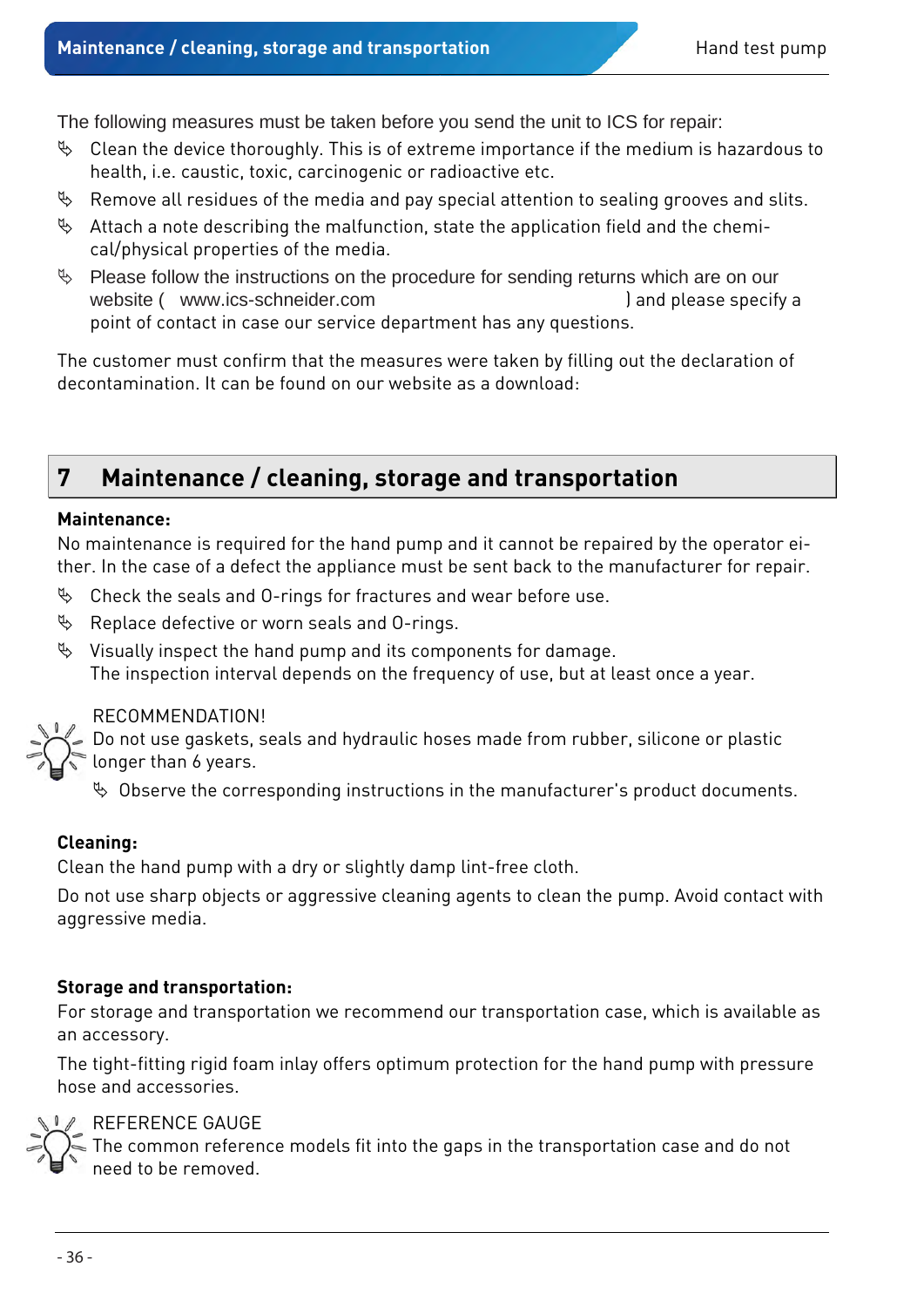Before storage, we recommend that you consider the following points:

- $\Box$  Clean the hand pump and the accessories.
- $\Box$  Turn the fine adjustment valve in a clockwise direction until the thread is no longer visible  $(\rightarrow$  illustration).
- $\Box$  Open the pressure relief valve.



Important storage information!

• Do not store under pressure:

Only store the hand pump with the pressure relief valve open. This ensures that no pres-

sure can be built up by unintentional pumping movements.

• Openings facing up:

Ensure that the caps of the supply container and the refill bottle are properly closed and facing up when these items are stored.

### <span id="page-16-0"></span>**8 Disassembly and disposal**



#### **CAUTION! Risk of injury!**

Never remove the device from a measurement set up in operation.

 $\%$  Make sure that the measurement set up is shut down professionally.

#### **Before disassembly:**

Prior to disassembly, ensure that

- $\Box$  the measurement set up is switched off and is in a safe and de-energised state.
- $\Box$  the measurement set up is depressurised and has cooled down.

#### **Disassembly:**

- $\%$  Remove the reference gauge and the test item.
- $\%$  Drain the hand pump if there is still medium in the reservoir.

#### **Disposal hand pump:**

IMPORTANT! No household waste!

The hand pump consists of various different materials. It should not be disposed of with household waste.

 $\%$  Take the hand pump to your local recycling plant

or

 $\%$  send the hand pump back to your supplier or to ICS.



#### IMPORTANT!

Dispose of the hydraulic oil in accordance with the Technical Safety Data Sheet.

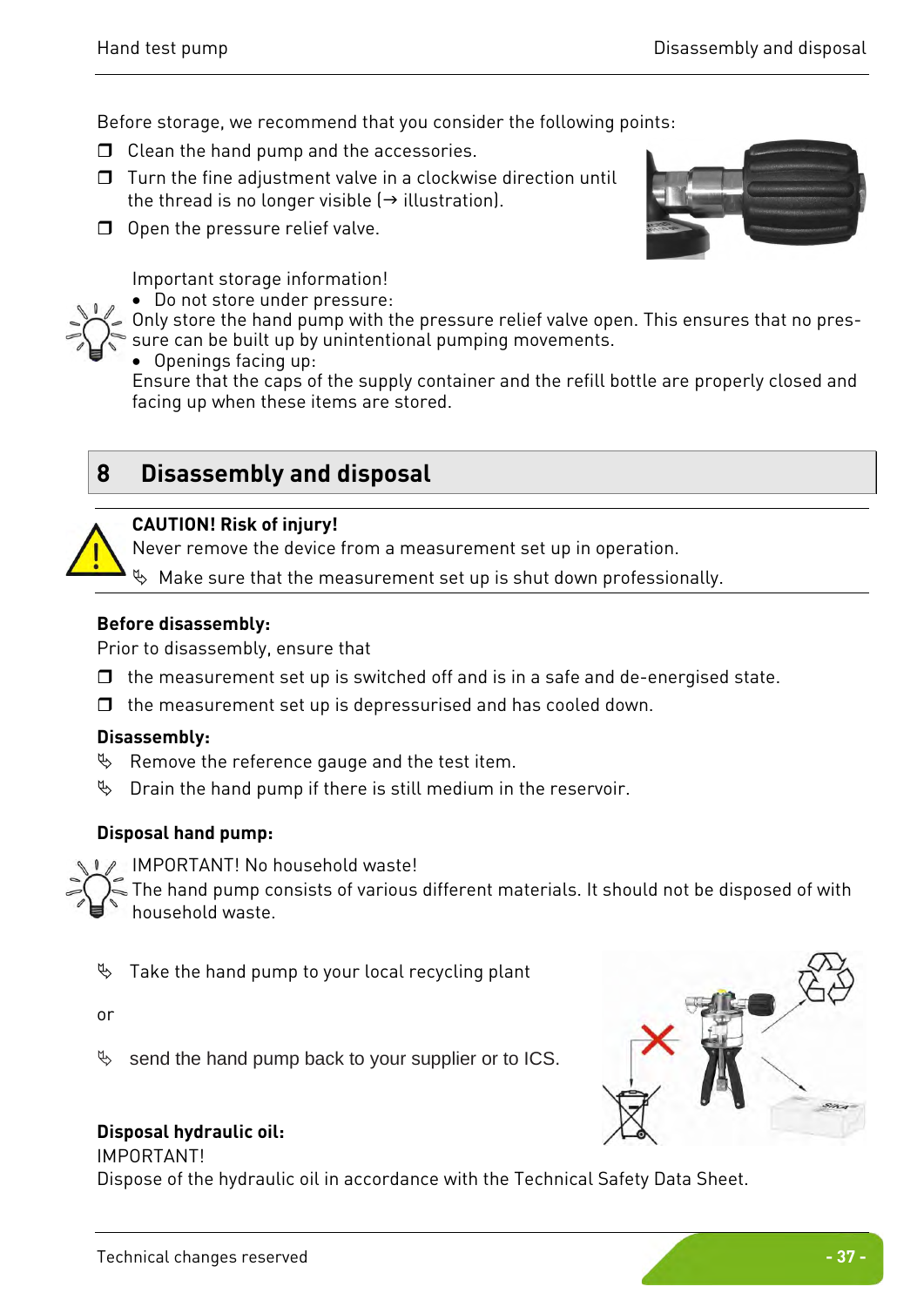## <span id="page-17-0"></span>**9 Technical data**

| Tvpe                                                | <b>ICP 700.3</b>                                                            | <b>ICP 1000.2</b>                                                 |  |  |
|-----------------------------------------------------|-----------------------------------------------------------------------------|-------------------------------------------------------------------|--|--|
| Pressure range:                                     |                                                                             |                                                                   |  |  |
| - Positive pressure                                 | $0700$ bar                                                                  | $01000$ bar                                                       |  |  |
| Medium:                                             |                                                                             |                                                                   |  |  |
| Demineralised water<br>- Temperature range          | $060$ °C (not freezing)                                                     |                                                                   |  |  |
| Hydraulic oil<br>- Temperature range<br>- Viscosity | -1060 °C (not freezing) *1<br>11 cSt (recommend) · maximum 22 cSt (1060 °C) |                                                                   |  |  |
| <b>Connection:</b>                                  |                                                                             |                                                                   |  |  |
| - Reference                                         | $G^{1/2}$                                                                   |                                                                   |  |  |
| - Test item                                         | G1/4 with quick coupling and<br>pressure hose (1m)                          | G1/4 with quick coupling and<br>high pressure hose (1m), 1000 bar |  |  |
| Dimensions:                                         | $\sim$ 255 x 225 x 85 mm                                                    |                                                                   |  |  |
| Weight:                                             | ~ 1.7 ka                                                                    | ~ 1.9 ka                                                          |  |  |

\*1 Observe the instructions on the manufacturer's data sheet for the hydraulic oil that is used.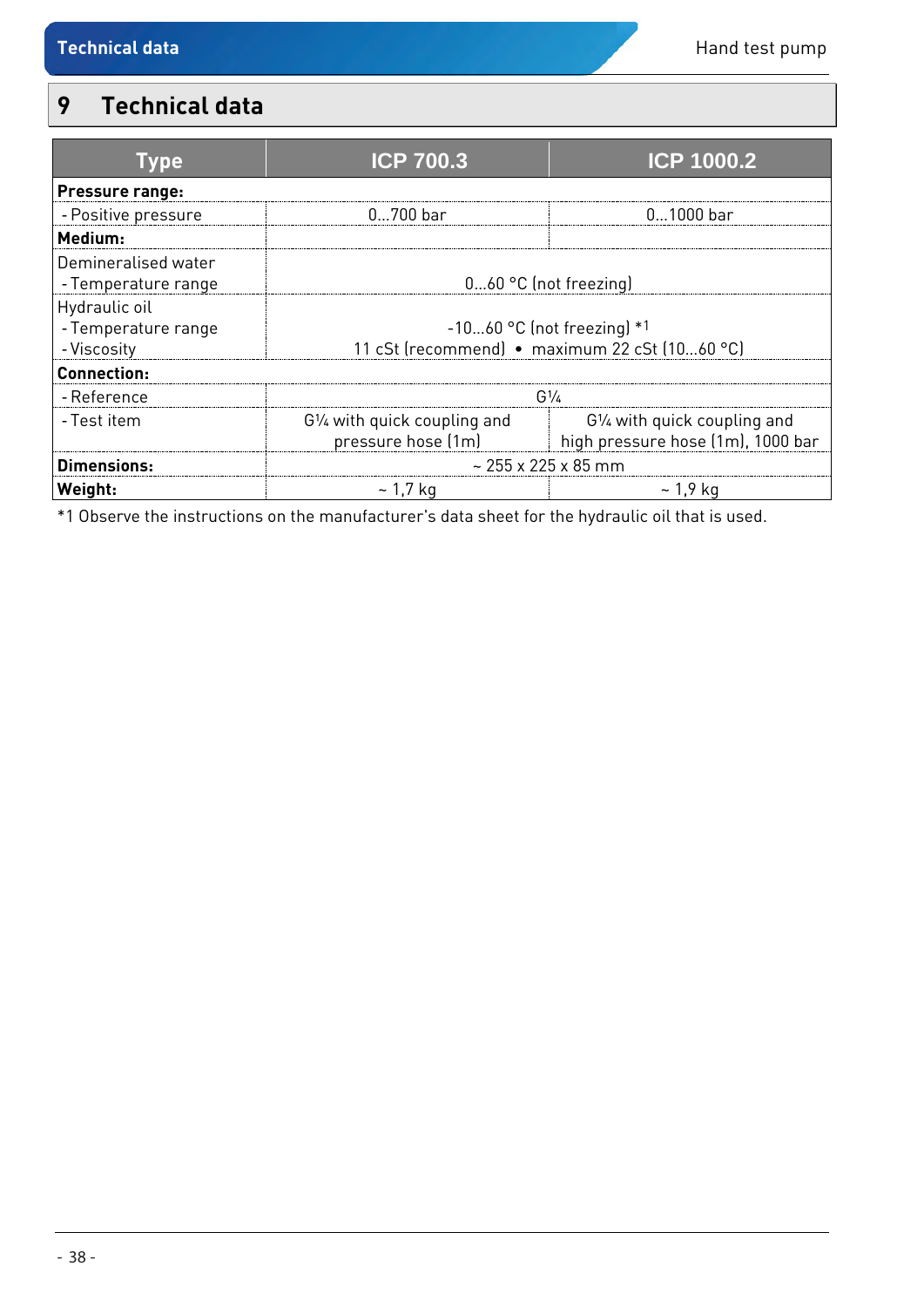# <span id="page-18-0"></span>**10 EC Declaration of Conformity**